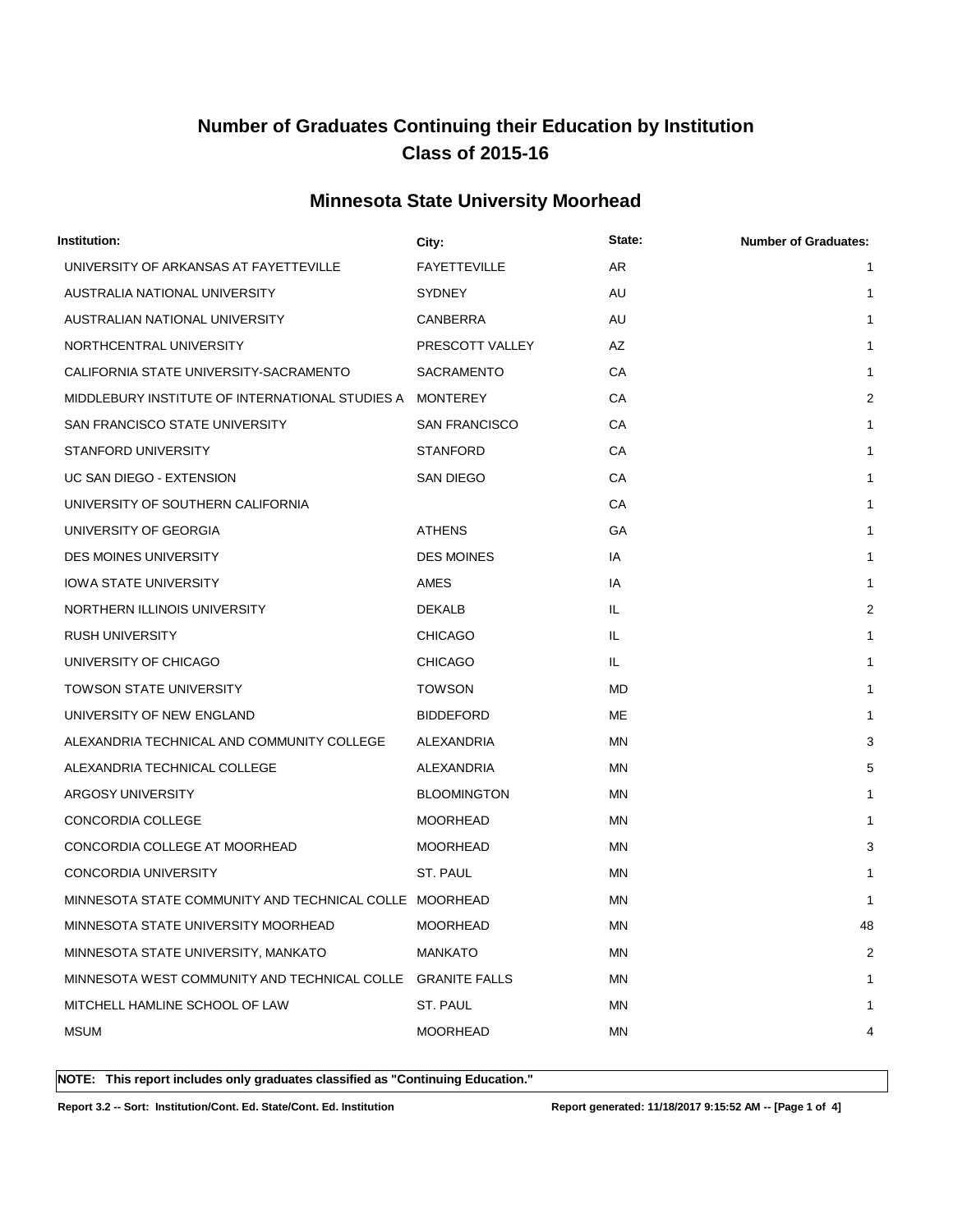## **Minnesota State University Moorhead**

| Institution:                                          | City:                 | State:    | <b>Number of Graduates:</b> |
|-------------------------------------------------------|-----------------------|-----------|-----------------------------|
| NORTHWESTERN HEALTH SCIENCES UNIVERSITY               | <b>BLOOMINGTON</b>    | <b>MN</b> | $\overline{c}$              |
| ST CLOUD COMMUNITY AND TECHNICAL COLLEGE              | ST CLOUD              | ΜN        | 1                           |
| ST CLOUD STATE UNIVERSITY                             | ST CLOUD              | ΜN        | 1                           |
| ST MARYS UNIVERSITY                                   | <b>MINNEAPOLIS</b>    | ΜN        | $\overline{2}$              |
| ST. MARY'S UNIVERSITY                                 | <b>MINNEAPOLIS</b>    | ΜN        | 1                           |
| THE COLLEGE OF ST. SCHOLASTICA                        | <b>DULUTH</b>         | MN        | 1                           |
| UNIVERSITY OF MINNESOTA - TWIN CITIES                 | MINNEAPOLIS/ ST. PAUL | ΜN        | 2                           |
| UNIVERSITY OF MINNESOTA TWIN CITIES                   | <b>MINNEAPOLIS</b>    | ΜN        | 4                           |
| UNIVERSITY OF MINNESOTA-DULUTH                        | <b>DULUTH</b>         | MN        | 3                           |
| UNIVERSITY OF NORTH GRAND FORKS ND                    | <b>GRAND FORKS</b>    | MN        | 1                           |
| UNIVERSITY OF NORTHWESTERN                            | <b>ST PAUL</b>        | ΜN        | 1                           |
| UNIVERSITY OF ST THOMAS                               | ST PAUL               | ΜN        | 1                           |
| <b>WALDEN UNIVERSITY</b>                              | <b>MINNEAPOLIS</b>    | ΜN        | 1                           |
| MARYVILLE UNIVERSITY OF SAINT LOUIS                   | ST LOUIS              | МO        | 1                           |
| UNIVERSITY OF NORTH CHAPEL HILL                       | CHAPEL HILL           | <b>NC</b> | $\overline{2}$              |
| <b>WESTERN CAROLINA UNIVERSITY</b>                    | <b>CULLOWHEE</b>      | <b>NC</b> | 1                           |
| MINOT STATE UNIVERSITY                                | <b>MINOT</b>          | ND.       | 1                           |
| NORTH DAKOTA STATE UNIV                               | <b>FARGO</b>          | ND.       | 10                          |
| NORTH DAKOTA STATE UNIVERSITY                         | <b>FARGO</b>          | <b>ND</b> | 2                           |
| RASMUSSEN COLLEGE                                     | <b>FARGO</b>          | <b>ND</b> | 1                           |
| UNIVERSITY OF GRAND FORKS                             | <b>GRAND FORKS</b>    | <b>ND</b> | 1                           |
| UNIVERSITY OF MARY                                    | <b>BISMARCK</b>       | <b>ND</b> | 1                           |
| UNIVERSITY OF NORTH DAKOTA                            | <b>FARGO</b>          | <b>ND</b> | 1                           |
| UNIVERSITY OF NORTH DAKOTA LAW SCHOOL                 | <b>GRAND FORKS</b>    | ND.       | 1                           |
| UNIVERSITY OF NORTH DAKOTA-MAIN CAMPUS                | <b>GRAND FORKS</b>    | <b>ND</b> | 7                           |
| <b>CREIGHTON</b>                                      | <b>OMAHA</b>          | <b>NE</b> | 1                           |
| <b>CREIGHTON UNIVERSITY</b>                           | <b>OMAHA</b>          | <b>NE</b> | 1                           |
| RUTGERS UNIVERSITY-NEW BRUNSWICK                      | <b>NEW BRUNSWICK</b>  | NJ        | 1                           |
| <b>VOLDA UNIVERSITY COLLEGE</b>                       | <b>VOLDA</b>          | NO.       | 2                           |
| NYU ROBERT F WAGNER GRADUATE SCHOOL OF PUBLI NEW YORK |                       | NY.       | 2                           |
|                                                       |                       |           |                             |

**NOTE: This report includes only graduates classified as "Continuing Education."** 

**Report 3.2 -- Sort: Institution/Cont. Ed. State/Cont. Ed. Institution Report generated: 11/18/2017 9:15:52 AM -- [Page 2 of 4]**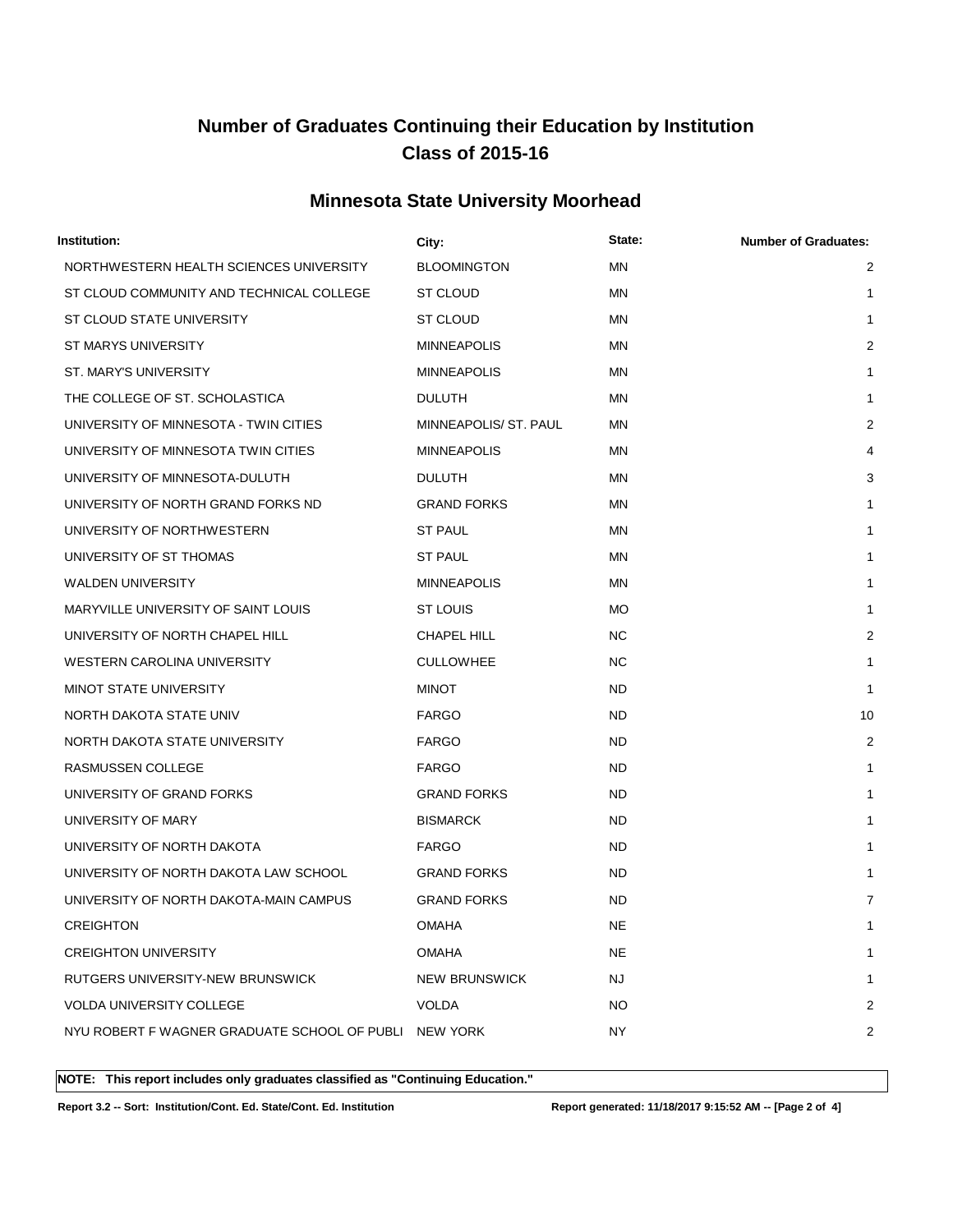## **Minnesota State University Moorhead**

| Institution:                                                                                                      | City:                 | State:    | <b>Number of Graduates:</b> |
|-------------------------------------------------------------------------------------------------------------------|-----------------------|-----------|-----------------------------|
| MIAMI UNIVERSITY-OXFORD                                                                                           | <b>OXFORD</b>         | OH        | 1                           |
| UNIVERSITY OF OREGON                                                                                              | <b>EUGENE</b>         | <b>OR</b> |                             |
| UNIVERSITY OF WESTERN STATES                                                                                      | <b>PORTLAND</b>       | OR.       |                             |
| THE MEDICAL UNIVERSITY OF SOUTH CAROLINA                                                                          | <b>CHARLESTON</b>     | <b>SC</b> |                             |
| SOUTH DAKOTA STATE UNIVERSITY                                                                                     | <b>BROOKINGS</b>      | <b>SD</b> |                             |
| UNIVERSITY OF SOUTH DAKOTA                                                                                        | <b>VERMILLION</b>     | <b>SD</b> |                             |
| UNIVERSITY OF SOUTH DAKOTA                                                                                        | <b>VERMILLION</b>     | <b>SD</b> | 2                           |
| <b>TEXAS SOUTHERN UNIVERSITY</b>                                                                                  | <b>HOUSTON</b>        | <b>TX</b> |                             |
| THE UNIVERSITY OF TEXAS AT ARLINGTON                                                                              | <b>ARLINGTON</b>      | <b>TX</b> |                             |
| UNIVERSITY OF EAST LONDON                                                                                         | <b>LONDON</b>         | <b>UK</b> |                             |
| <b>WESTERN GOVERNORS UNIVERSITY</b>                                                                               | <b>SALT LAKE CITY</b> | UT        |                             |
| <b>GONZAGA UNIVERSITY</b>                                                                                         | <b>SPOKANE</b>        | <b>WA</b> | 2                           |
| WESTERN WASHINGTON UNIVERSITY                                                                                     | <b>BELLINGHAM</b>     | <b>WA</b> |                             |
| <b>MARQUETTE UNIVERSITY</b>                                                                                       | <b>MILWAUKEE</b>      | WI        | 2                           |
| MILWAUKEE CAREER COLLEGE                                                                                          | <b>MILWAUKEE</b>      | WI        | 2                           |
| UNIVERSITY OF WISCONSIN-MADISON                                                                                   | <b>MADISON</b>        | WI        | 2                           |
| UNIVERSITY OF WISCONSIN-MILWAUKEE                                                                                 | <b>MILWAUKEE</b>      | WI        |                             |
| <b>CPA</b>                                                                                                        | <b>CPA</b>            |           |                             |
| waa kale kale dadka kale kale kale kale ya matsa ya katika katika mwaka wa katika mwaka wa katika mwaka wa katika |                       |           |                             |

**Total Number of Graduates Continuing their Education: 172**

**NOTE: This report includes only graduates classified as "Continuing Education."** 

**Report 3.2 -- Sort: Institution/Cont. Ed. State/Cont. Ed. Institution Report generated: 11/18/2017 9:15:52 AM -- [Page 3 of 4]**